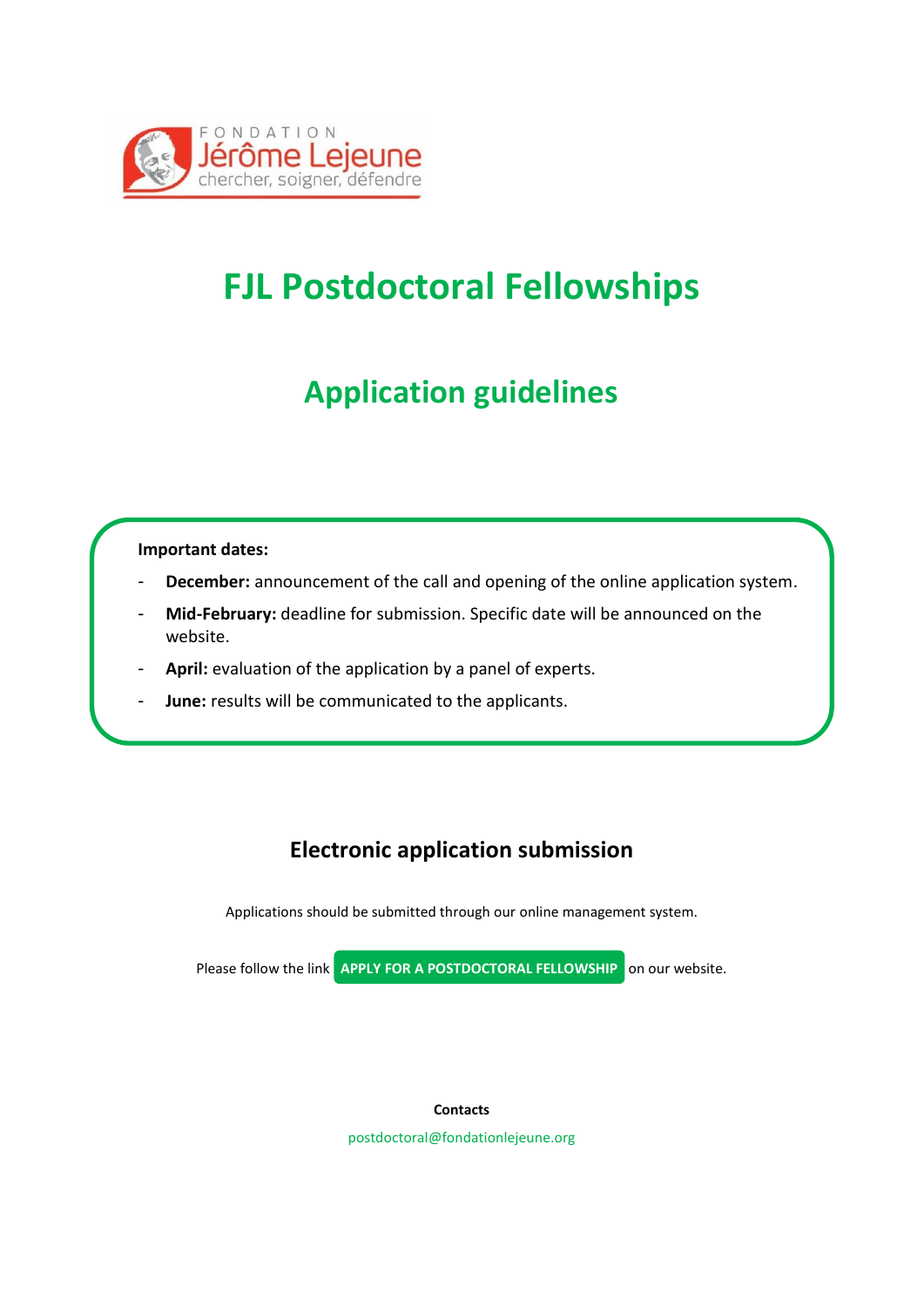# Table of contents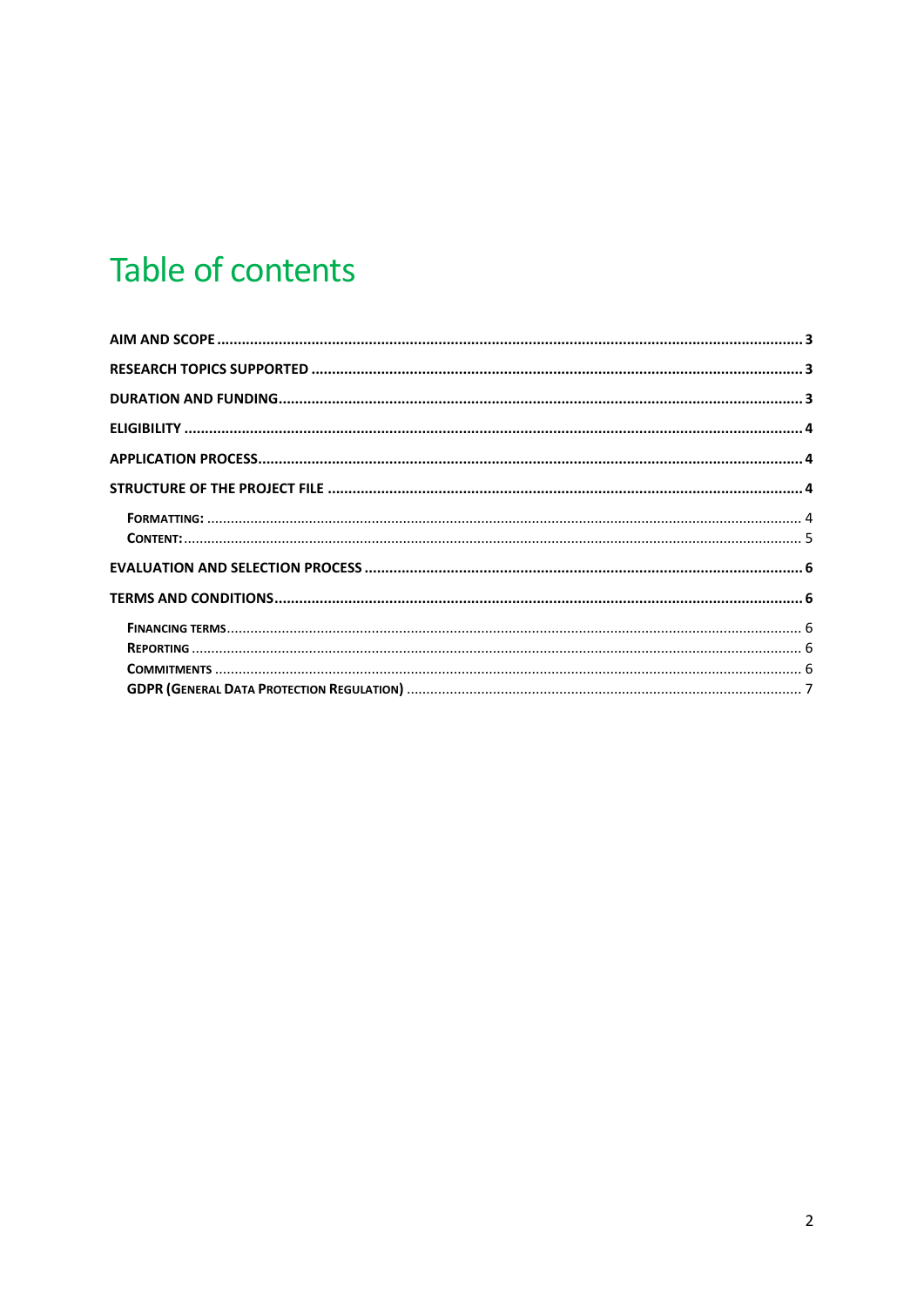# <span id="page-2-0"></span>Aim and scope

The Jerome Lejeune Foundation initiates, develops and finances fundamental, translational and clinical research programs in Down syndrome and other intellectual disabilities of genetic origin. The Foundation supports innovative research that will deepen our understanding of these disorders and that can lead to the discovery and development of therapies and treatments.

The FJL postdoctoral fellowships are aimed to support the career development of outstanding young scientists working on fundamental, translational and clinical aspects of Down syndrome.

### <span id="page-2-1"></span>Research topics supported

Research proposals must fall within the priority research areas defined by the Jerome Lejeune Foundation strategic plan. The 2021-2022 call for FJL Postdoctoral Fellowships is aiming at supporting promising young scientists working in the following topic:

### *Down Syndrome and Co-occurring disorders*

Namely, pathologies that are present also in the general population and for which people with Down syndrome are at increased risk such as (but not limited to) Alzheimer's disease, autism, leukaemia, epilepsy, hypotonia, cardiovascular disease and diabetes. Projects must focus on understanding relevant aspects (fundamental and/or clinical) of these co-occurring conditions in the context of Down syndrome. Only research projects focusing on the above topic will be considered for funding.

## <span id="page-2-2"></span>Duration and Funding

- 1) Fellowships are awarded for a maximum of two years to carry out their research project.
- 2) Fellows are awarded a fellowship amounting to  $\epsilon$  130.000\*.
- 3) Payments are made in three instalments to the host institution:
	- a. An initial payment (50 % of the fellowship amount) is made when the fellow starts the research project.
	- b. A second payment (40 % of the fellowship amount) is made at 12 months, following the reception of the intermediate report (see terms and conditions).
	- c. A final payment (10 % of the fellowship amount) is made following reception of the final report (see terms and conditions).
- 4) Fellows must start their project no later than eight months after approval of the fellowship.
- 5) The fellowship is mainly intended to cover the salary of the researcher. However, if the salary costs are lower than the fellowship amount, it is permitted to use the fellowship to cover academic communication activities (conferences, workshops, publication costs), small equipment and/or resources and other justified expenses within the scope of the research project.

\*For some particular countries the fellowship amount can be adjusted in accordance to national postdoctoral salaries. Negotiation is subject to the reception of an official request by the host institution indicating the current national or institutional legislation regarding the salary grid for postdoctoral fellows.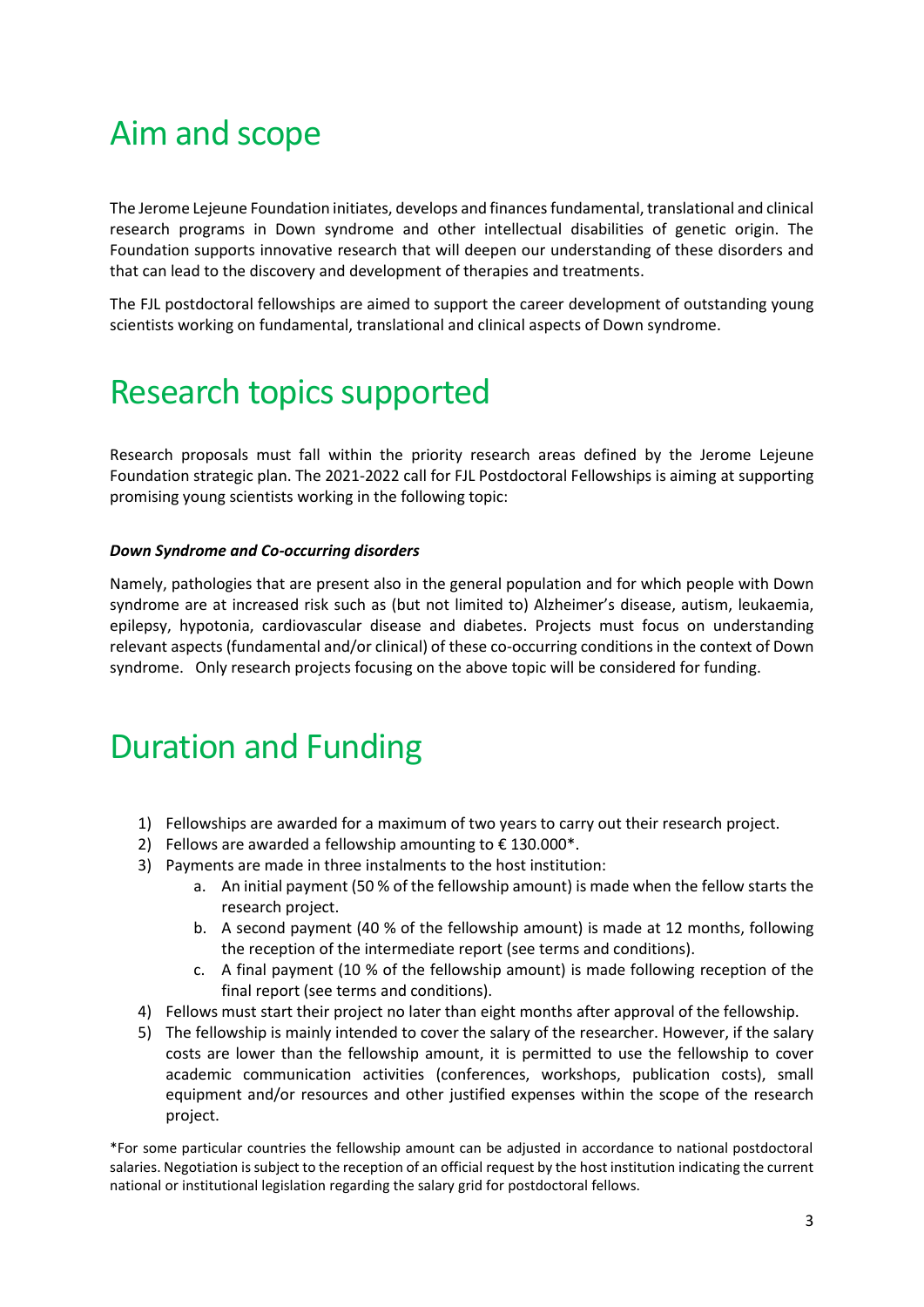# <span id="page-3-0"></span>**Eligibility**

Applicants of any nationality must hold a PhD degree or equivalent (MD, PsyD…) at the start of the fellowship, but not necessarily at the time of the application.

- Applicants who already hold a PhD degree are eligible up to ten years after obtention of their PhD degree. Exceptions are made for applicants with career breaks due to parental leave, mandatory military/civil service or illness. Additional exceptions might be made on a case-bycase basis, in which case, the applicant must contact us prior to applying.
- Applicants should be presented by one host laboratory, but a past, present or planned mobility period (ideally international) is preferable.
- The request should fall within the topic of the fellowship. The topics related to each call will be announced on the website (link).
- Applicants may only submit one application at each round of selection.
- Current holders of a JLF fellowship who would like to re-apply in order to insure the continuity of a promising/outstanding project, have the possibility to do it once. They will have to include in the application a comprehensive report (see Structure of the project file below) of the ongoing work as an annexe.
- Proposed projects must address academic basic or medical research and not "Research & Development" linked to commercial development. However, applications to develop a basic research project within an industrial or for-profit research laboratory are eligible.
- Applicants that hold a permanent position in the host institution or elsewhere, are not eligible.

# <span id="page-3-1"></span>Application process

Applications for an FJL Postdoctoral Fellowship are accepted via the FJL online application system.

The application deadlines will be announced on the website at the beginning of December. Complete applications will be evaluated in the Spring and results will be announced no later than June.

The online application system will be open in December. Applicants need to register for an FJL online application account. Once the registration email has been received applicants can start an application.

<span id="page-3-2"></span>Applications must be written in English and follow the formatting and structure outlined below.

# Structure of the project file

### <span id="page-3-3"></span>**Formatting:**

- Maximum 5 pages including figures. Ethical statements, references and annexes do not count on the page limit.
- Font: Arial, 10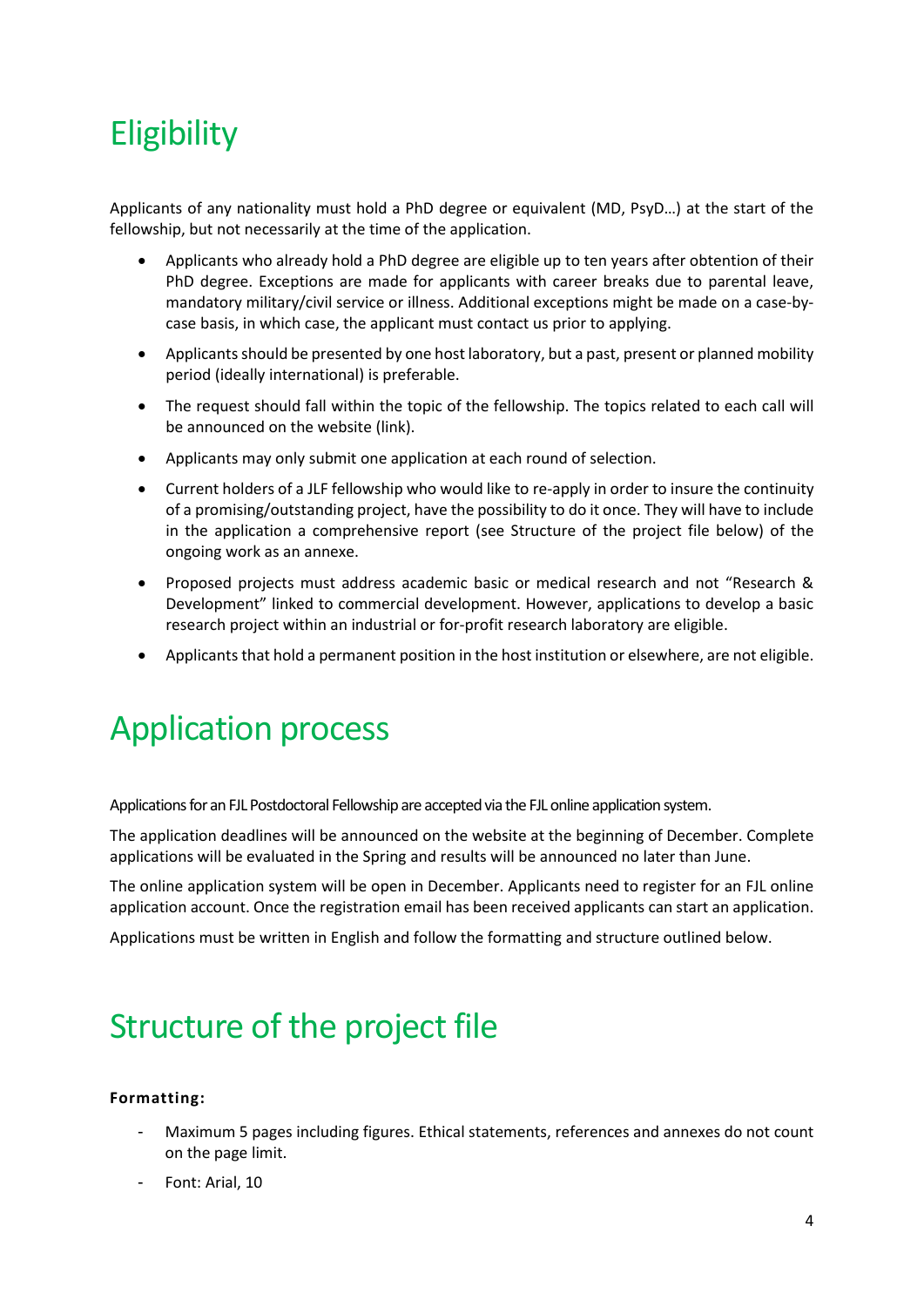- Line spacing: single spaced.
- Page: A4 and all margins (top, bottom, left, right) should be at least 15 mm.
- Include a header with the applicant's last name and year of the call.
- Format: PDF

A template is available in the online application system and on the website:

https://www.research.fondationlejeune.org/post-doctoral-grants/

### <span id="page-4-0"></span>**Content:**

- **1- Project title.**
- **2- General presentation.** Including scientific/clinical background, state-of-the-art and rationale of proposed work.
- **3- Overall aim and key objectives.**
- **4- Research methodology and approach.** including experimental methods, techniques and statistical analyses to be used. When applicable, describe and justify the choice of animal model.
- **5- Originality and innovative character.**
- **6- Impact in the field and potential therapeutic/clinical applications.**
- **7- Work plan/time schedule.** A Gantt chart should be included.
- **8- Team description and feasibility of the work.**
- **9- Ethical statement:** Please write a maximum ½ page indicating the ethical aspects of the proposed work if applicable (e.g. work on animal models and/or human subjects) and a statement of compliance with all applicable international, national, and/or institutional standards.
- **10- References.** Use a full citation style for all the references. Please highlight team publications and include DOI or active PubMed links for the team publications only.

### **11- Annexes:**

- o Short bio of the future research supervisor and a list of main publications.
- o Letter of acceptance from the Head of the host laboratory.
- o One or two letters of recommendation with contact details and signature of the referees. One letter of recommendation must come from the candidate's supervisor in the laboratory of origin.
- <span id="page-4-1"></span> $\circ$  For current JLF fellows only: a comprehensive report of your ongoing work highlighting results, publications (if any), importance of the outcomes and justification for reapplication. Only outstanding projects will be considered.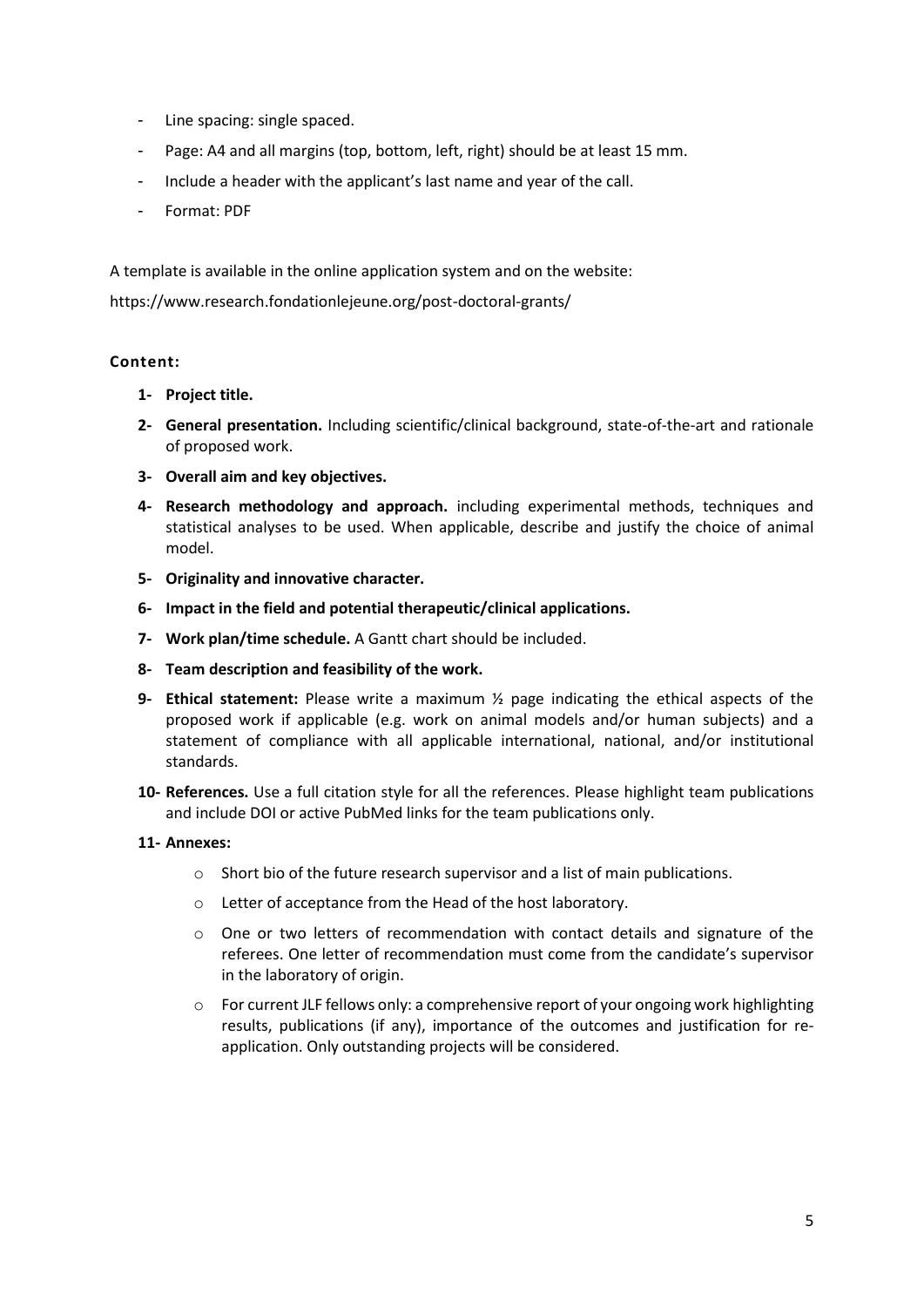# Evaluation and selection process

The most important evaluation criteria applied by the evaluation panel of the FJL Postdoctoral Fellowships are scientific excellence of the candidate, the research project and the host institution.

Applications will initially be checked to ensure that they meet all the eligibility criteria for the fellowship. Applications not meeting the eligibility criteria will be rejected at this time.

Applications will be evaluated and ranked by a panel of experts composed of external experts and members of the Jerome Lejeune Foundation Scientific Advisory Board. Selection will be primarily on:

- Applicant's CV and performance based on reference letters.
- The project's scientific excellence, novelty, feasibility, biological significance and potential impact on clinical or therapeutic applications.
- The suitability of the host institution for the proposed research.

The Scientific Advisory Board will review and approve the ranking proposed by the panel of experts.

The Board of Directors of the Jerome Lejeune Foundation will take the final decision based upon the recommendations of the Scientific Advisory Board and external reviewers.

### <span id="page-5-0"></span>Terms and conditions

#### <span id="page-5-1"></span>**Financing terms**

- Funding duration: 24 months.
- The starting date of the fellowship must be no later than 7 months after the month of award.

#### <span id="page-5-2"></span>**Reporting**

Fellows commit to submit a scientific and financial report at 12 months into the fellowship (intermediate report). A final report is due upon completion of the project, including all relevant outcomes (publications, patents, etc.).

### <span id="page-5-3"></span>**Commitments**

- Applicants must adhere to the principle that **the funds provided by the Jerome Lejeune Foundation cannot in any way be used to purchase or make use of human embryonic or foetal stem cells or tissues or another biological material obtained through abortions or in vitro fertilisation, or be used to create new human germinal cells.**
- Results from studies funded by the Jerome Lejeune Foundation cannot be published in the same article alongside results obtained using human embryonic or foetal stem cells or tissues or another biological material obtained through direct abortions or in vitro fertilisation.
- Researchers must adhere to the highest standards of research practice and integrity and follow academic, national and international standards of Good Scientific Practice (GSP), Good Laboratory Practice (GLP) and/or Good Clinical Practice (GCP).